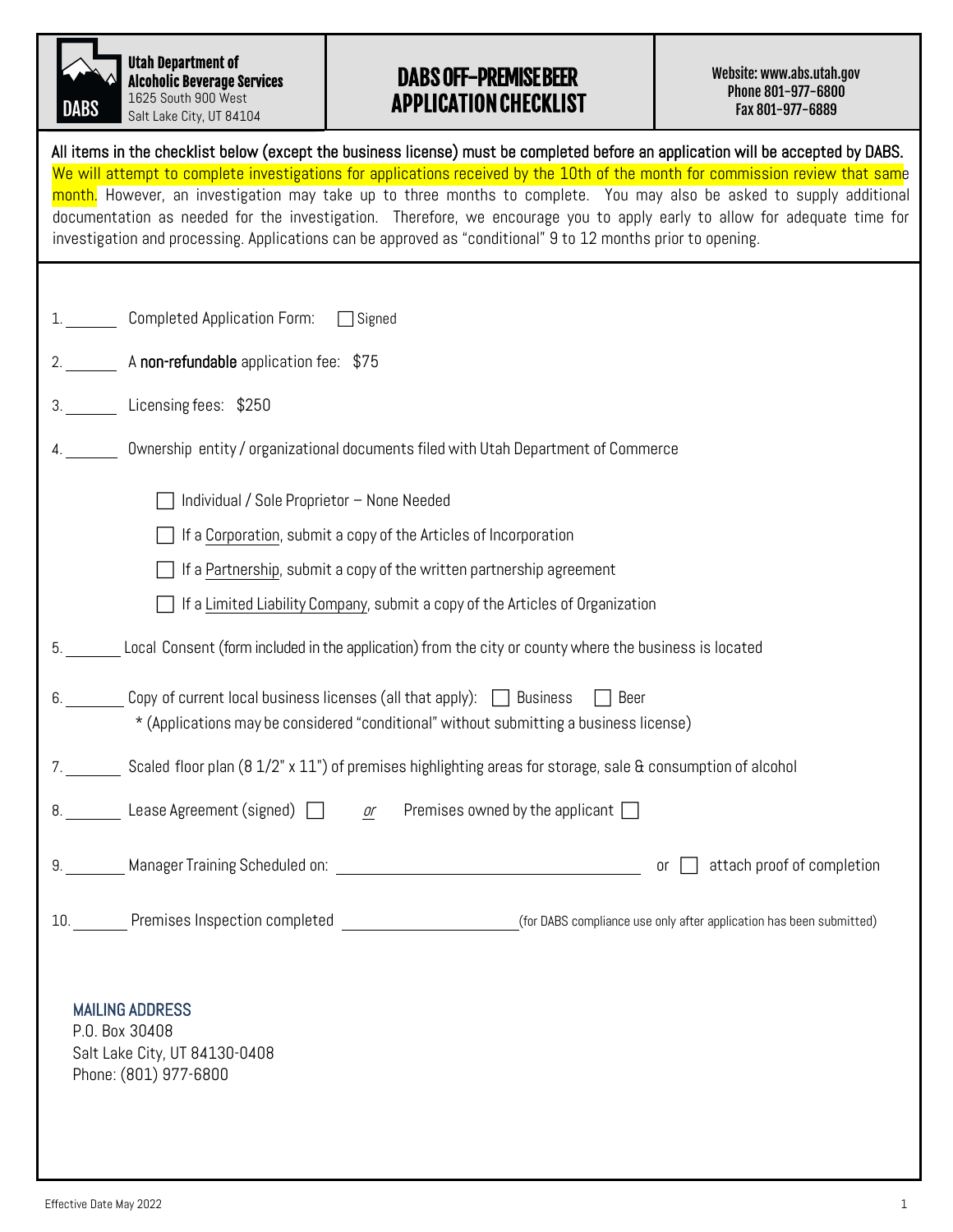| <b>Utah Department of</b><br><b>Alcoholic Beverage Services</b><br>1625 South 900 West<br>ABS<br>Salt Lake City, UT 84104                                                                                         | <b>OFF-PREMISE BEER</b><br><b>RETAIL LICENSE APPLICATION</b>                                                                                          | <b>Licensing and Compliance Division</b><br>Application Number ______________________ |  |  |  |  |  |  |
|-------------------------------------------------------------------------------------------------------------------------------------------------------------------------------------------------------------------|-------------------------------------------------------------------------------------------------------------------------------------------------------|---------------------------------------------------------------------------------------|--|--|--|--|--|--|
| □ Grocery Store □ Convenience Store / Gas Station □ Other Stores □ Beer Manufacturing<br>Hotel<br>Application Fee (non-refundable) $$75 +$ Initial License Fee $$250 =$ Total Fee: $$325$                         |                                                                                                                                                       |                                                                                       |  |  |  |  |  |  |
|                                                                                                                                                                                                                   | <b>Ownership Information</b>                                                                                                                          |                                                                                       |  |  |  |  |  |  |
| Entity Type:                                                                                                                                                                                                      | $\sqrt{ }$ Individual<br>$\Box$ Partnership                                                                                                           | □ Corporation □ Limited Liability Company                                             |  |  |  |  |  |  |
|                                                                                                                                                                                                                   |                                                                                                                                                       |                                                                                       |  |  |  |  |  |  |
|                                                                                                                                                                                                                   |                                                                                                                                                       |                                                                                       |  |  |  |  |  |  |
|                                                                                                                                                                                                                   |                                                                                                                                                       |                                                                                       |  |  |  |  |  |  |
|                                                                                                                                                                                                                   | 5. Corporate Contact: <i>(FDIFFERENT)</i> Phone number: <u>Contact: Email: Contact: Contact:</u> Contact: Contact: Contact: Content of the Different) |                                                                                       |  |  |  |  |  |  |
| 6. Location Business Address: STREET                                                                                                                                                                              | $rac{1}{C}$                                                                                                                                           | STATE<br>ZIP                                                                          |  |  |  |  |  |  |
| 7. Mailing Address: <sub>(F DIFFERENT)</sub><br>STREET                                                                                                                                                            | <b>CITY</b>                                                                                                                                           | <b>STATE</b><br>ZIP                                                                   |  |  |  |  |  |  |
|                                                                                                                                                                                                                   |                                                                                                                                                       |                                                                                       |  |  |  |  |  |  |
|                                                                                                                                                                                                                   |                                                                                                                                                       |                                                                                       |  |  |  |  |  |  |
| <b>Business / Property Information</b>                                                                                                                                                                            |                                                                                                                                                       |                                                                                       |  |  |  |  |  |  |
|                                                                                                                                                                                                                   |                                                                                                                                                       |                                                                                       |  |  |  |  |  |  |
| 10. Federal, state, withholding, and workforce service tax compliance:                                                                                                                                            |                                                                                                                                                       |                                                                                       |  |  |  |  |  |  |
| By checking this box, I acknowledge that I am legally obligated to comply with the applicable federal and state laws pertaining to<br>the payment of taxes and contributions to unemployment and insurance funds. |                                                                                                                                                       |                                                                                       |  |  |  |  |  |  |
|                                                                                                                                                                                                                   |                                                                                                                                                       |                                                                                       |  |  |  |  |  |  |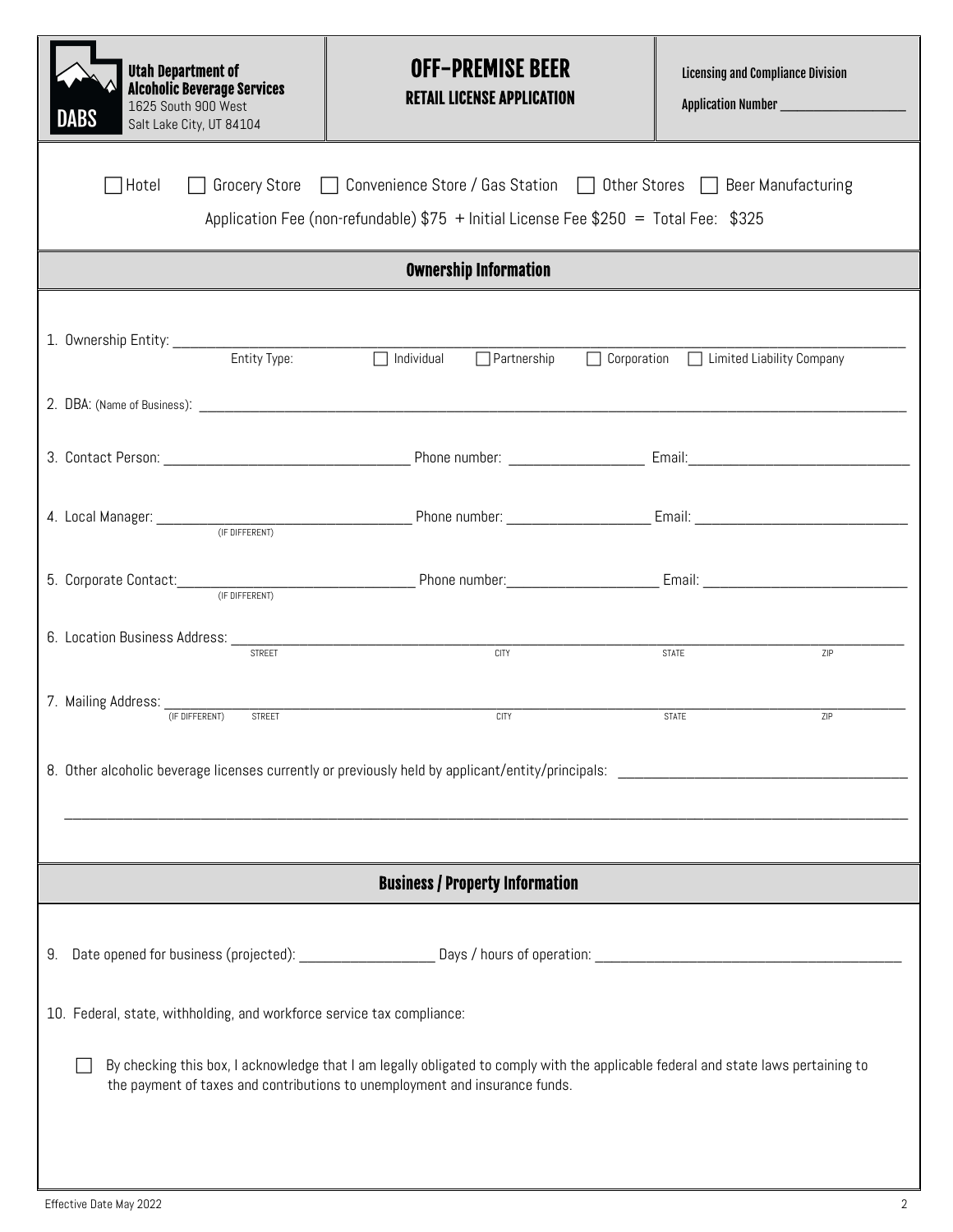| 11. Owner of real property & building (leaseholder)              |                                                                                                                                                                                                                                                                                                                                                                                                                                                                  |               |                                      |                  |  |  |
|------------------------------------------------------------------|------------------------------------------------------------------------------------------------------------------------------------------------------------------------------------------------------------------------------------------------------------------------------------------------------------------------------------------------------------------------------------------------------------------------------------------------------------------|---------------|--------------------------------------|------------------|--|--|
|                                                                  |                                                                                                                                                                                                                                                                                                                                                                                                                                                                  |               |                                      |                  |  |  |
|                                                                  |                                                                                                                                                                                                                                                                                                                                                                                                                                                                  |               |                                      |                  |  |  |
| 12. Ownership / Management                                       |                                                                                                                                                                                                                                                                                                                                                                                                                                                                  |               |                                      |                  |  |  |
| companies until all individual person percentages are disclosed. | List all individuals, partners, managers, officers, directors, or members. Percentage owned must = 100%. Also, list employees appointed to manage<br>or direct operations of the business. All individuals listed MUST be at least 21 years or older. If not a U.S. Citizen, provide residency status. Use<br>additional sheets if necessary. For complex corporate structures, please include an organizational chart showing ownership interests of all parent |               |                                      |                  |  |  |
| Name                                                             | <b>Complete home address</b><br>(include city, state, zip code)                                                                                                                                                                                                                                                                                                                                                                                                  | POSITION HELD | Date of Birth<br>Month / Day<br>Year | Percent<br>Owned |  |  |
|                                                                  |                                                                                                                                                                                                                                                                                                                                                                                                                                                                  |               |                                      |                  |  |  |
|                                                                  |                                                                                                                                                                                                                                                                                                                                                                                                                                                                  |               |                                      |                  |  |  |
|                                                                  |                                                                                                                                                                                                                                                                                                                                                                                                                                                                  |               |                                      |                  |  |  |
|                                                                  |                                                                                                                                                                                                                                                                                                                                                                                                                                                                  |               |                                      |                  |  |  |
|                                                                  |                                                                                                                                                                                                                                                                                                                                                                                                                                                                  |               |                                      |                  |  |  |
|                                                                  |                                                                                                                                                                                                                                                                                                                                                                                                                                                                  |               |                                      |                  |  |  |
|                                                                  | 13. Are you an industry member; or do you own or have interest in a brewery, winery, or distillery?                                                                                                                                                                                                                                                                                                                                                              |               | Yes ________ No _______              |                  |  |  |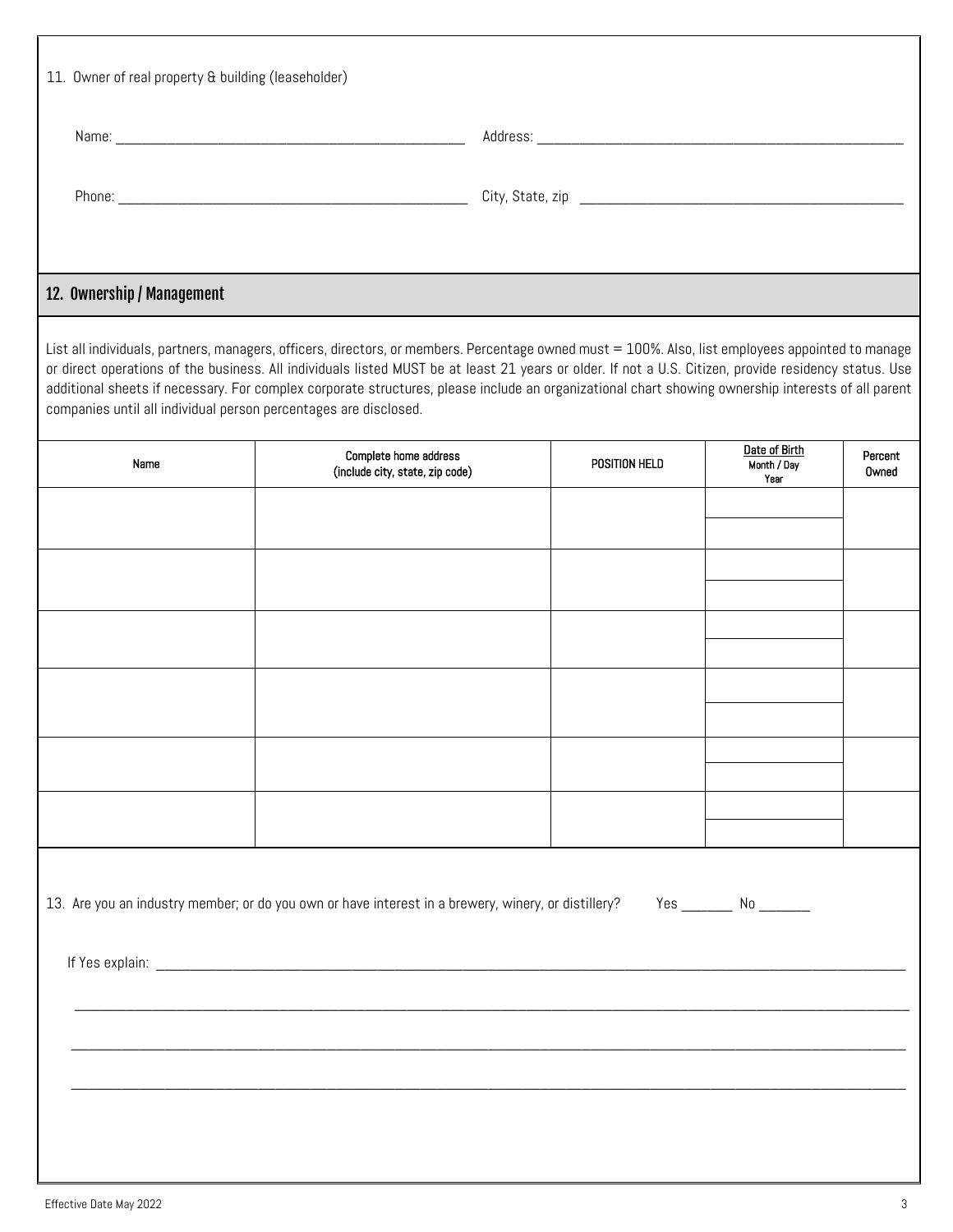## ATTESTATION:

| Read and initial each statement below:                                                               |                                                                                                                                                                                                                                                                                                                                                                                                      |
|------------------------------------------------------------------------------------------------------|------------------------------------------------------------------------------------------------------------------------------------------------------------------------------------------------------------------------------------------------------------------------------------------------------------------------------------------------------------------------------------------------------|
| and rules, or if the applicant no longer possesses the statutory qualifications for licensure.       | Applicant agrees as a condition of licensing that he/she has read and will abide by the provisions of Title 32B, Utah Code, and all<br>rules of the commission and directives of the Department of Alcoholic Beverage Services; Applicant understands that the<br>alcohol license may be suspended or revoked, including forfeiture of the bond, if the applicant fails to adhere to applicable laws |
|                                                                                                      | The applicant(s) attest(s) that they have not been convicted of any of the offenses listed below and stipulate(s) that if any<br>disqualifying conviction is discovered, the license, permit, or package agency will immediately be surrendered.                                                                                                                                                     |
| 1.<br>federal or state law.                                                                          | Within seven years before the day on which the commission issues the package agency, license, or permit, a felony under a                                                                                                                                                                                                                                                                            |
| 2.<br>transportation, or adulteration of an alcoholic product, or a crime involving moral turpitude  | Within four years before the day on which the commission issues the package agency, license, or permit, a violation of a<br>federal or state law, or local ordinance concerning the sale, offer for sale, warehousing, manufacture, distribution,                                                                                                                                                    |
| 3.<br>driving under the influence of alcohol, drugs, or the combined influence of alcohol and drugs. | On two or more occasions within the five years before the day on which the package agency, license, or permit is issued,                                                                                                                                                                                                                                                                             |
| result in immediate suspension of the license                                                        | Applicant agrees to immediately notify the department of any change in ownership entity and understands that failure to do so may                                                                                                                                                                                                                                                                    |
| ordinance.                                                                                           | The undersigned verifies that the premises will not be used for permitting gambling, illegal drugs, or any other violation of law or                                                                                                                                                                                                                                                                 |
| personal property tax information.                                                                   | The undersigned hereby authorizes the department's access to federal, state, and local sales, payroll, income, and real and                                                                                                                                                                                                                                                                          |
| contributions to unemployment and insurance funds.                                                   | The undersigned verifies that the applicant complies with all federal and state laws pertaining to payment of taxes and                                                                                                                                                                                                                                                                              |
| national origin.                                                                                     | The undersigned applicant does not and will not discriminate against persons on the basis of race, color, sex, religion, ancestry, or                                                                                                                                                                                                                                                                |
|                                                                                                      | The undersigned hereby voluntarily consents that representatives of the Alcoholic Beverage Services Department, Commission,<br>State Bureau of Investigation (Bureau of Alcoholic Beverage Law Enforcement), and any other law enforcement agencies shall be<br>admitted immediately and permitted without hindrance or delay to inspect the entire premises and all records of the licensee.        |
| document is a second-degree felony. It may also result in suspension or revocation of the license.   | The undersigned acknowledges that he/she has read and understands the statements herein and that the execution thereof is one<br>voluntarily and by authorization of the applicant entity; and that any false statement made on this application or any other related                                                                                                                                |
| contained herein and attached hereto is true and correct.                                            | The undersigned hereby makes application to the Utah Alcoholic Beverage Services Commission and certifies that the information                                                                                                                                                                                                                                                                       |
| Date                                                                                                 | Applicant / Owner of the business                                                                                                                                                                                                                                                                                                                                                                    |
| Title / Position                                                                                     | Authorized Signature                                                                                                                                                                                                                                                                                                                                                                                 |